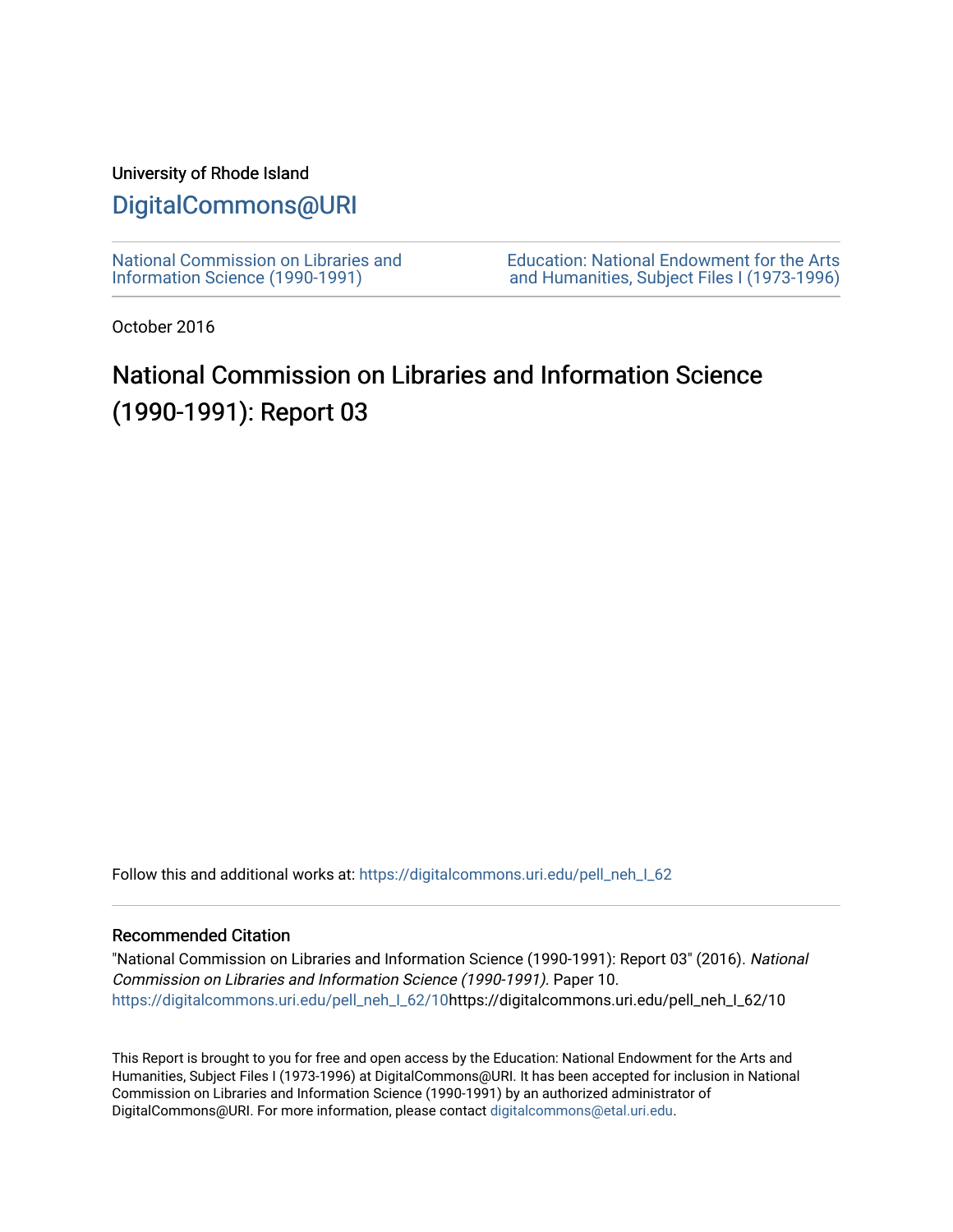NATIONAL COMMISSION ON LIBRARIES AND INFORMATION SCIENCE (NCLIS)

#### PURPOSE AND STRUCTURE

#### **NCLIS**

is unique and none of its work is duplicated by any other agency. Our mandate, by law (PL 91-345), is to advise Congress and the President on policy in the library/information field, not to

fund institutions or programs. A large portion of our effort is spent in providing advice to the Legislative and Executive Branches.

works with state and local governments, libraries and the private sector to improve library/information services to all citizens.

gives technical advice and assistance to Members of Congress, Congressional Committees and agencies in the Legislative and Executive Branches.

#### SELECTED ACCOMPLISHMENT AND CURRENT PROGRAMS

#### Legislative Activities

At the request of Congress, the Commission, has provided technical assistance on the reauthorization of the 25 year-old Library Services and Construction Act (LSCA) by gathering information from members of the library/information community regarding their needs and ideas for the new legislation and making specific recommendations for changes.

At the request of the Chairman of the Senate Subcommittee on Education, Arts and Humanities, the Commission provided assistance to the Senate as they drafted their version of LSCA and selected witnesses for hearings.

The Chairman of the House Subcommittee on Postsecondary Education also requested NCLIS' assistance with drafting the House version of LSCA and with the series of hearings which were held across the Country, during which more than 200 witnesses testified on the need for LSCA. NCLIS also assisted this Subcommittee on the preliminary work toward reauthorization of the Higher Education Act (HEA).

In addition, we provided expert advice to Congressman George Brown on his Institute for Information Policy and Research bill and worked on other programs on the protection of intellectual property.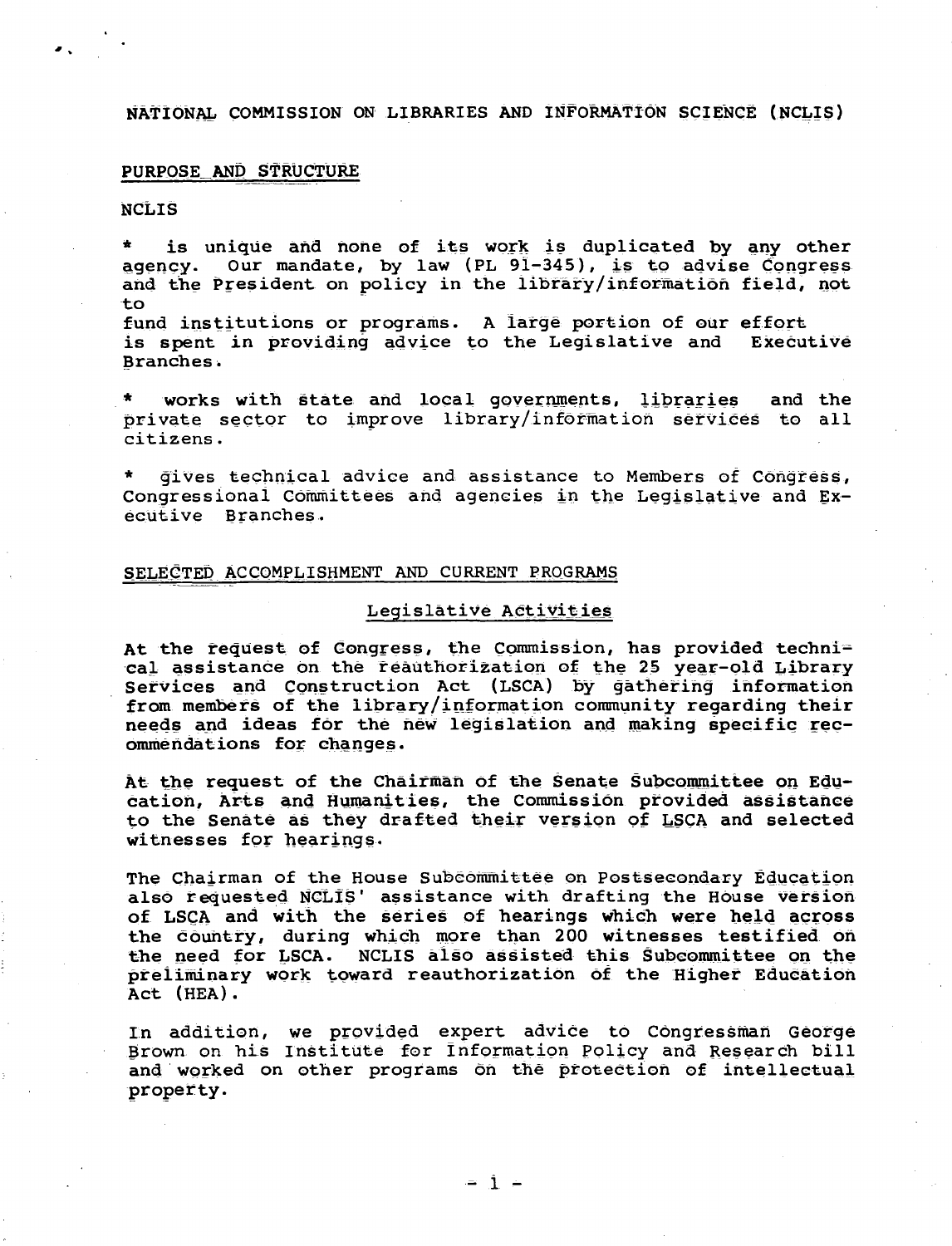#### Services to Older Americans

..

For its work on the reauthorization of the Older Americans Act (OAA) the Senate requested that the Commission provide information about its aging program and the results of a recent survey<br>on current library services to the elderly. The NCLIS Vice on current library services to the elderly. Chairman presented testimony to the Select Committee on Aging on amending the Older Americans Act to specify that public libraries could be recipients of OAA grants.

NCLIS has signed a major agreement to work closely with the Administration on Aging (Department of Health and Human Services) to improve library and information services to the Nation's elderly.

#### Services to Rural Citizens

NCLIS is assisting Department of Agriculture (USDA) Secretary Block in a major initiative to develop and conduct educational and information delivery programs for the rural public. The Commission's role is to ensure the participation of public libraries in this effort.

Since FY 1983, a Program Officer has been on full-time detail from USDA to NCLIS to direct the Commission's Rural Library and Information Services program. USDA published the report of the NCLIS coordinated Joint Congressional Hearing on "The Changing Information Needs of Rural America--The Role of Libraries and Information Technologies."

In January 1984, NCLIS organized a National Advisory Board on Rural Information Needs (NABRIN) Planning Committee in cooperation<br>with USDA. This committee has recommended that a NABRIN should This committee has recommended that a NABRIN should be established in USDA to focus on the information needs of rural<br>America. NABRIN will be established in FY 1985. This is the America. NABRIN will be established in FY 1985. Commission's and USDA's response to the testimony at the Joint Congressional Hearing mentioned above.

NCLIS was instrumental in establishing a new Special Interest Group on Rural Information Services in the American Society for Information Science (ASIS).

#### Censorship

NCLIS was directed by the Congress to study in fiscal years 1985 and 1986 the extent of censorship over the past decade in American public and school libraries and how our society is responding to it. This must be presented to Congress in January 1986.

 $- 2 -$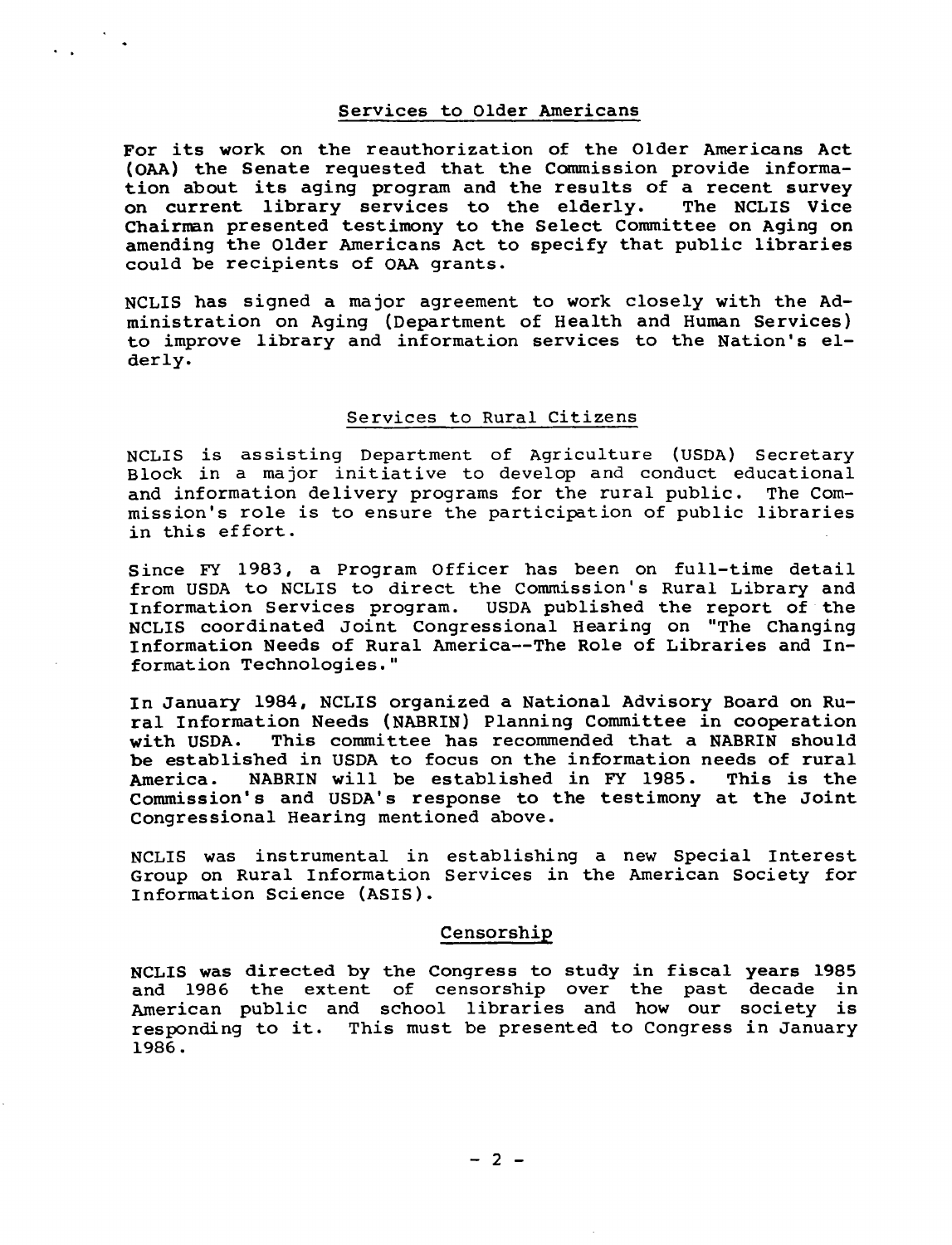#### Improving Literacy

NCLIS initiated a deroonstration project with the Department of Defense/Army Human Engineering Laboratory, for transferring technology developed by Navy research to local libraries for adult literacy programs. The Department of Education and the private sector have participated in discussions which explored the possibility of extending and expanding the demonstration project.

#### Productivity

As followup to the 'White House Conference on Productivity, NCLIS is helping make better use of the valuable library and information resources available; stimulate the necessary increase in qualified personnel; and encourage needed research and development to assure maximum and speedy return on the investment in these resources, all of which impact on productivity.

In FY 1984, NCLIS co-hosted with the British Library the first<br>US/UK bilateral meeting on information productivity. Plans for US/UK bilateral meeting on information productivity. an FY 1985 meeting are underway.

#### Library and Information Science Education

In cooperation with the Association for Library and Information Science Education (ALISE), library/information schools, and the information industry, NCLIS has established a roundtable on Support for Education of Library and Information Professionals. The goal is to explore ways to enlist private sector support for the education of information professionals.

#### Access to Government Information

During 1984, the Commission worked with the Joint Committee on Printing (JCP) regarding the Ad Hoc Connnittee on Depository Library Access to Federal Automated Data Bases and the proposed re-<br>visions to the requlations of title 44 of the U.S. Code. NCLIS visions to the regulations of title 44 of the U.S. Code. advised the JCP to expand its view of federal publishing and printing responsibilities to include the larger perspective of federal information resources management.

NCLIS advised the Department of Commerce on archiving satellite data. NCLIS aided the Congress and the Administration in reaching agreement on legislation authorizing the commercialization of land remote-sensing satellites.

NCLIS has assisted the National Center for Education Statistics (NCES) in collecting data on public libraries from the states. The Commission will continue to advise and assist NCES on data collection from libraries. NCLIS co-hosts, with NCES, a semi-annual meeting which provides a forum for the library/information community to keep up-to-date on NCES activities in the library/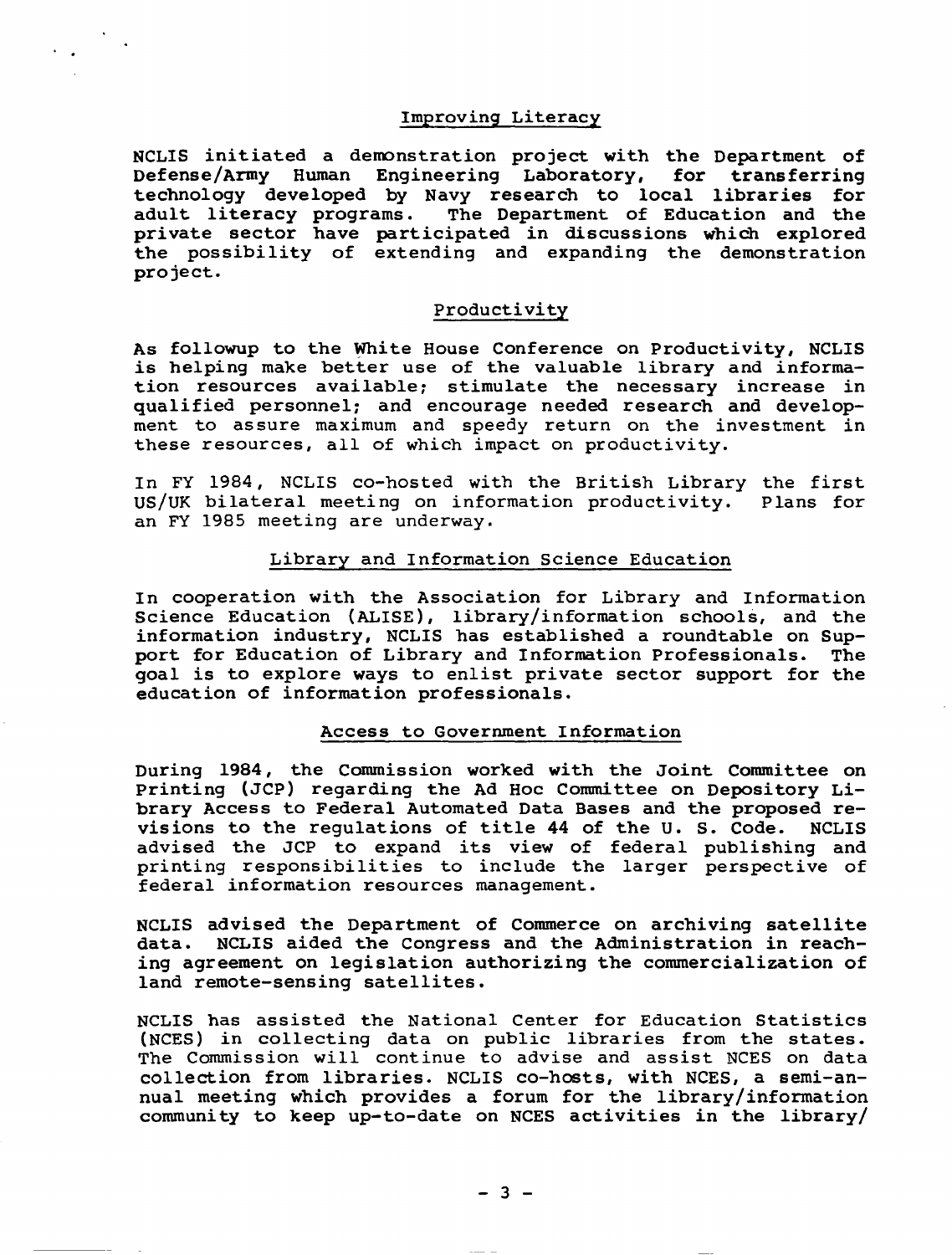infornation area and provides NCES the opportunity to learn, first-hand, the statistical needs of the library/information community.

At the request of Congress and the Office of Management and Budget (OMB), NCLIS is providing a forum for the discussions of con-<br>tracting out of library services under OMB Circular A-76. They tracting out of library services under OMB Circular determined that NCLIS was the appropriate agency to chair and coordinate the meetings to discuss how well the contracting out of library services is working: which services lend themselves to contracting out and which do not.

NCLIS is the liaison between the Bureau of Census Interagency working Group on the 1990 Census Content (Education) and OMB.

#### Protection of Intellectual Property

NCLIS provided advice at the request of Senator Charles Mathias on a bill proposing a National Commission on the Public Lending of Books.

At the request of Senator Mathias and Congressman Robert Kastenmeier, NCLIS participated in a Congressional symposium on copyright and technology. The Executive Director moderated a<br>session on "Publishing. Libraries, and Education" Three basic session on "Publishing, Libraries, and Education" themes emerged from the symposium: (1) subject matter and software; (2) transmission and access; and (3) how Congress can best position itself to maintain a balance between production and compensation in order to compensate for creative work and protect intellectual property as well as protect the public interest.

The Office of Technology Assessment (OTA) has begun a study on "Intellectual Property Rights in an Age of Electronics and Infor-A panel of experts, including NCLIS Commissioner and former Chairman Charles Benton, was convened to review the issues and prepare an assessment. NCLIS has been named an advisor to OTA as they begin a second two-year study on the topic of "Federal Government Information Technology: Administrative Process and Civil Liberties."

#### International Information Activities

Beginning in FY 1983, NCLIS became the Secretariat for the US Na-<br>tional Committee to the UNESCO General Information Program. The tional Committee to the UNESCO General Information Program. Commission, at the request of the Department of State, will con-<br>tinue in this role for as long as it is appropriate. NCLIS, tinue in this role for as long as it is appropriate. working with Gregory Newell, is the key advisor to the Department of State on alternative mechanisms to UNESCO information-related<br>programs. These are crucial to the U.S. information industry. These are crucial to the U.S. information industry. State is relying on NCLIS to implement the alternatives.

 $- 4 -$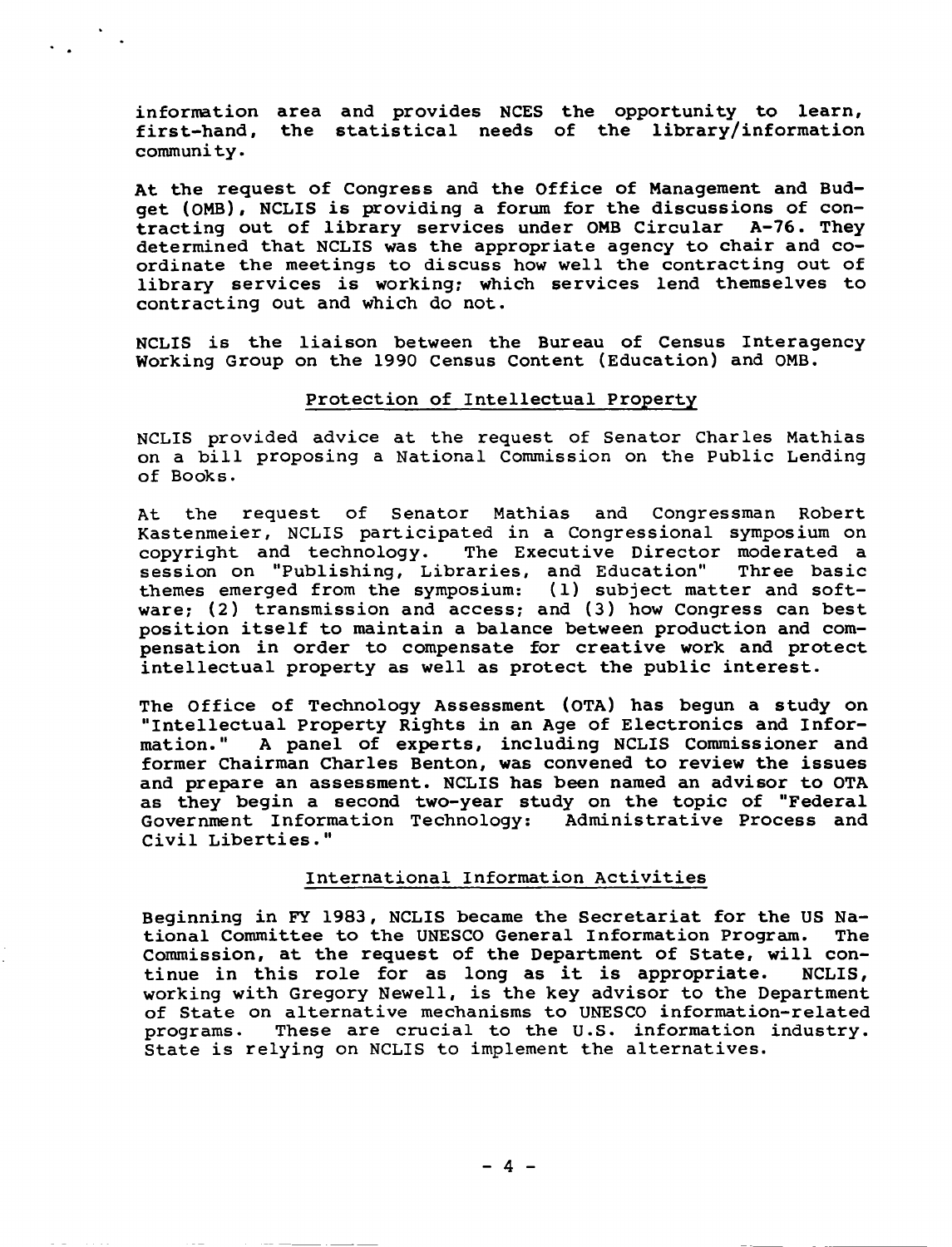NCLIS has assisted the United States Information Agency in revitalizing and strengthening its book and library-related programs abroad. The Commission sees this as a continuing relationship.

#### White House Conference on Library and Information Services

NCLIS is working with lay citizens, the Congress, the library/ information community, federal agencies and the private sector toward implementing the 64 resolutions from the First White House Conference on Library and Information Services which was an investment of time and money of more than 100,000 people== not to mention the considerable investment of Federal and State money. NCLIS has taken a leadership role in planning a 1989 national conference.

#### SUMMARY POINTS

Were it not for NCLIS, these projects would not have been initiated or carried out by any other agency in the Executive Branch of the Federal Government.

The Commission delivers a huge return on the investment Congress and the President have made in it. This year we will more than double the value of our \$720,000 appropriation.

For example:

 $690,000$  ( $Fy$  $f$ )

o AT&T Bell Laboratories and others in the private sector are working with NCLIS to develop a three-quarter million dollar library/information center for an international meeting later this year in Chicago. NCLIS will use this center to demonstrate United States technology. At the end of the Conference, the library/information center will become the working information center for NCLIS and will be available for use by other federal agencies, and public and private groups.

In FY 1984 the Council on Library Resources agreed to fund  $\overline{O}$ an assessment of "The Role of Fees in Supporting Library and Information Services in Public and Academic Libraries." NCLIS will complete in FY 1985.

o In the past, we formed a partnership with IBM in which they loaned us personnel to conduct studies of technology and productivity.

We believe that one of our major accomplishments has been the bringing together of the public and private sector informationproviders with the information-using communities to assure that quality information is delivered efficiently to the public at the lowest possible cost. This effort is carried out at all levels of government (Federal, State and local) and among library/in